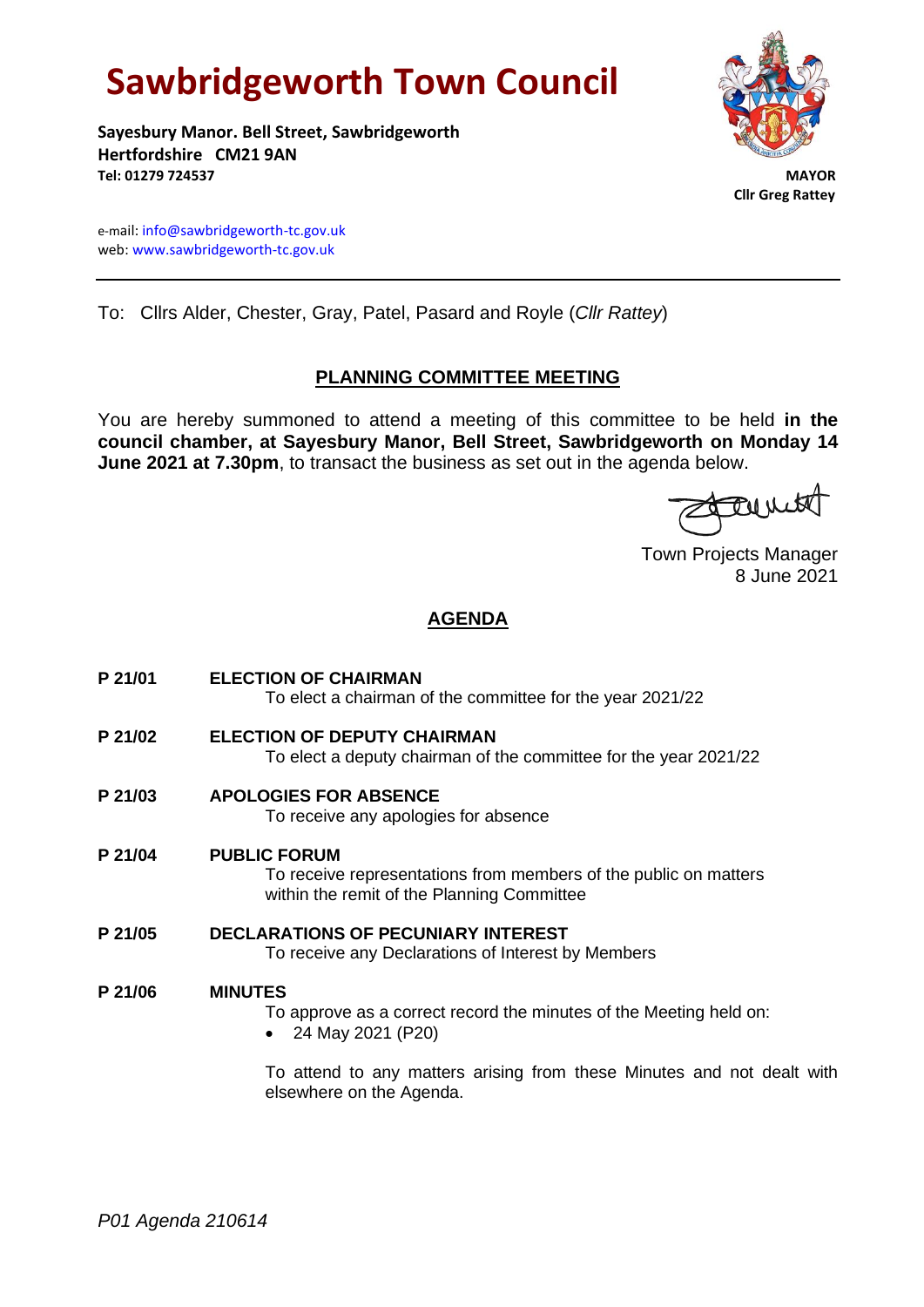#### **P 21/07 PLANNING APPLICATIONS RECEIVED FROM EHDC**

To consider Planning Applications received from EHDC since the last meeting of the Planning Committee.

#### **3/21/1097/HH Falconers, 15 High Wych Road, CM21 0AY**

[Single storey front extension](https://publicaccess.eastherts.gov.uk/online-applications/applicationDetails.do?activeTab=documents&keyVal=QS7YNJGLMC500)

#### **3/21/1064/HH 103 High Wych Road, CM21 0HH**

[Single storey rear extension, conversion of loft, insertion of 2 side dormer windows and 1](https://publicaccess.eastherts.gov.uk/online-applications/applicationDetails.do?activeTab=documents&keyVal=QS08XSGLM9L00)  [rear dormer window incorporating Juliet](https://publicaccess.eastherts.gov.uk/online-applications/applicationDetails.do?activeTab=documents&keyVal=QS08XSGLM9L00) balcony and rooflight to front elevation

**\_\_\_\_\_\_\_\_\_\_\_\_\_\_\_\_\_\_\_\_\_\_\_\_\_\_\_\_\_\_\_\_\_\_\_\_\_\_\_\_\_\_\_\_\_\_\_\_\_\_\_\_\_\_\_\_\_\_\_\_\_\_\_\_\_\_**

**\_\_\_\_\_\_\_\_\_\_\_\_\_\_\_\_\_\_\_\_\_\_\_\_\_\_\_\_\_\_\_\_\_\_\_\_\_\_\_\_\_\_\_\_\_\_\_\_\_\_\_\_\_\_\_\_\_\_\_\_\_\_\_\_\_\_**

**\_\_\_\_\_\_\_\_\_\_\_\_\_\_\_\_\_\_\_\_\_\_\_\_\_\_\_\_\_\_\_\_\_\_\_\_\_\_\_\_\_\_\_\_\_\_\_\_\_\_\_\_\_\_\_\_\_\_\_\_\_\_\_\_\_\_**

**\_\_\_\_\_\_\_\_\_\_\_\_\_\_\_\_\_\_\_\_\_\_\_\_\_\_\_\_\_\_\_\_\_\_\_\_\_\_\_\_\_\_\_\_\_\_\_\_\_\_\_\_\_\_\_\_\_\_\_\_\_\_\_\_\_\_**

#### **3/21/1323/FUL 38 Bell Street, CM21 9AN**

[Regularisation for the erection of canopy and erection of 3 lights](https://publicaccess.eastherts.gov.uk/online-applications/applicationDetails.do?activeTab=documents&keyVal=QT8ZZ6GLMQM00)

#### **3/21/1339/HH Highbank, London Road, Spellbrook**

[Demolition of rear extension. Single storey side and rear extension; raising of roof to](https://publicaccess.eastherts.gov.uk/online-applications/applicationDetails.do?activeTab=documents&keyVal=QTAJM6GLMRQ00)  [create first floor extension with roof lights to front; dormer windows with Juliet](https://publicaccess.eastherts.gov.uk/online-applications/applicationDetails.do?activeTab=documents&keyVal=QTAJM6GLMRQ00) balconies to [rear and side; and alterations](https://publicaccess.eastherts.gov.uk/online-applications/applicationDetails.do?activeTab=documents&keyVal=QTAJM6GLMRQ00) to fenestration

**\_\_\_\_\_\_\_\_\_\_\_\_\_\_\_\_\_\_\_\_\_\_\_\_\_\_\_\_\_\_\_\_\_\_\_\_\_\_\_\_\_\_\_\_\_\_\_\_\_\_\_\_\_\_\_\_\_\_\_\_\_\_\_\_\_\_**

#### **3/21/1342/HH 11 Rushfield, CM21 9NF**

[First floor rear extension incorporating Juliet](https://publicaccess.eastherts.gov.uk/online-applications/applicationDetails.do?activeTab=documents&keyVal=QTCPB5GLMRX00) balcony, part garage conversion with new [pitched roof to garage and porch, insertion of windows to flank elevations and rooflight to](https://publicaccess.eastherts.gov.uk/online-applications/applicationDetails.do?activeTab=documents&keyVal=QTCPB5GLMRX00)  [side](https://publicaccess.eastherts.gov.uk/online-applications/applicationDetails.do?activeTab=documents&keyVal=QTCPB5GLMRX00)

**\_\_\_\_\_\_\_\_\_\_\_\_\_\_\_\_\_\_\_\_\_\_\_\_\_\_\_\_\_\_\_\_\_\_\_\_\_\_\_\_\_\_\_\_\_\_\_\_\_\_\_\_\_\_\_\_\_\_\_\_\_\_\_\_\_\_**

#### **3/21/1344/HH 13 Honeymeade, CM21 0AR**

[Demolition of conservatory and erection of a single storey rear extension with roof lantern](https://publicaccess.eastherts.gov.uk/online-applications/applicationDetails.do?activeTab=documents&keyVal=QTCPBMGLMS100) **\_\_\_\_\_\_\_\_\_\_\_\_\_\_\_\_\_\_\_\_\_\_\_\_\_\_\_\_\_\_\_\_\_\_\_\_\_\_\_\_\_\_\_\_\_\_\_\_\_\_\_\_\_\_\_\_\_\_\_\_\_\_\_\_\_\_**

**\_\_\_\_\_\_\_\_\_\_\_\_\_\_\_\_\_\_\_\_\_\_\_\_\_\_\_\_\_\_\_\_\_\_\_\_\_\_\_\_\_\_\_\_\_\_\_\_\_\_\_\_\_\_\_\_\_\_\_\_\_\_\_\_\_\_**

**\_\_\_\_\_\_\_\_\_\_\_\_\_\_\_\_\_\_\_\_\_\_\_\_\_\_\_\_\_\_\_\_\_\_\_\_\_\_\_\_\_\_\_\_\_\_\_\_\_\_\_\_\_\_\_\_\_\_\_\_\_\_\_\_\_\_**

**\_\_\_\_\_\_\_\_\_\_\_\_\_\_\_\_\_\_\_\_\_\_\_\_\_\_\_\_\_\_\_\_\_\_\_\_\_\_\_\_\_\_\_\_\_\_\_\_\_\_\_\_\_\_\_\_\_\_\_\_\_\_\_\_\_\_**

# **3/21/1347/HH 11 Walnut Tree Crescent, CM21 9EB**

[Replacement of access ramp](https://publicaccess.eastherts.gov.uk/online-applications/applicationDetails.do?activeTab=documents&keyVal=QTCPCEGLMS700)

## **3/21/1381/HH 35 Barnard Road, CM21 9DY**

[Single storey side and rear extension](https://publicaccess.eastherts.gov.uk/online-applications/applicationDetails.do?activeTab=documents&keyVal=QTIKE9GLMV100)

#### **3/21/1397/FUL 39 London Road, CM21 9EH**

[Single storey side extension, new shop window glass façade](https://publicaccess.eastherts.gov.uk/online-applications/applicationDetails.do?activeTab=documents&keyVal=QTNINRGLMW700) and entrance door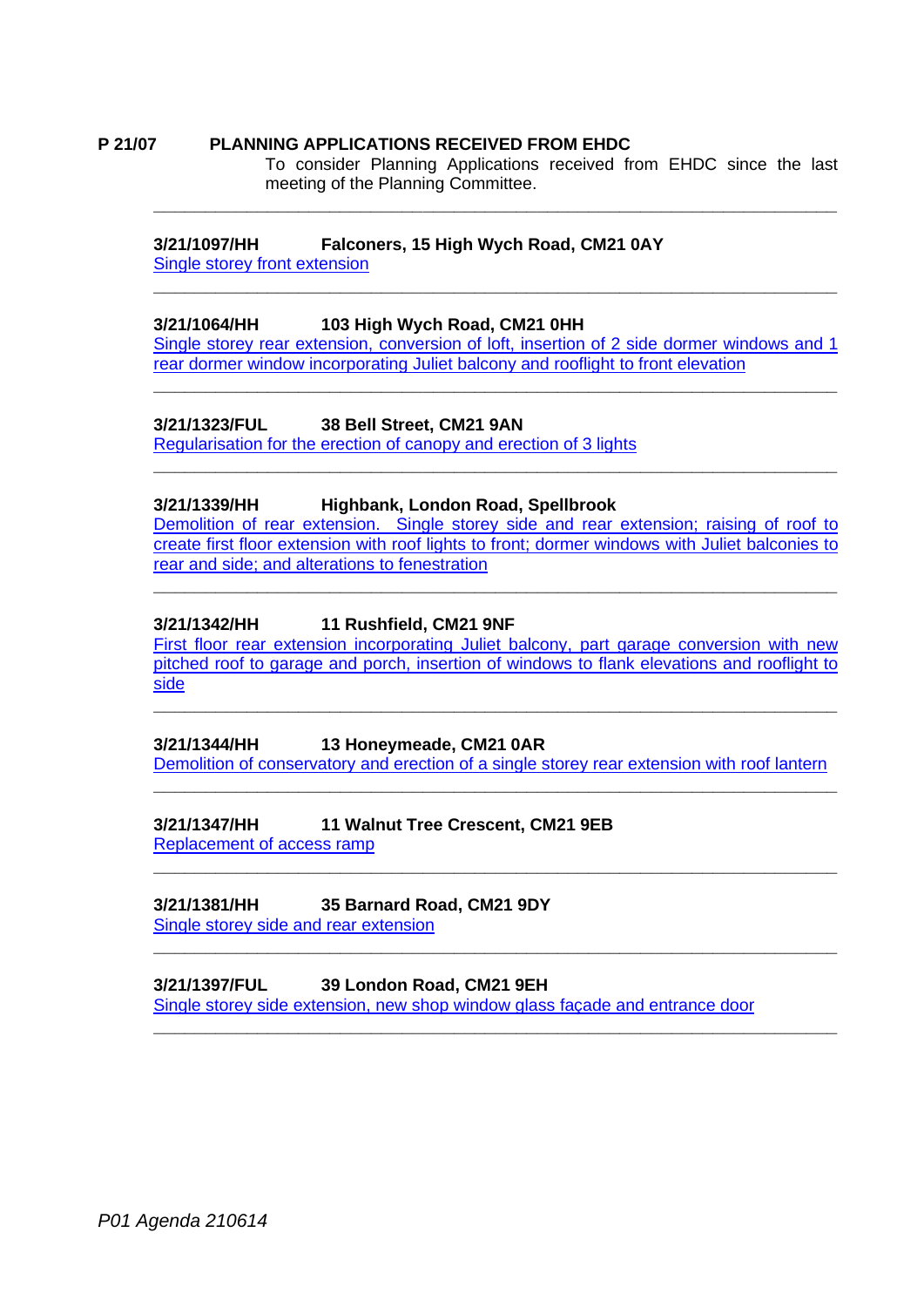#### **P 21/08 LATE PLANNING APPLICATIONS**

To deal with Planning Applications received from EHDC following the Publication of this Agenda and received before 11 June 2021

**P 21/09 PLANNING DECISIONS MADE BY EHDC** To receive Planning Decisions from EHDC.

#### **3/21/0416/HH Old Meade, London Road, Spellbrook**

Formation of dormer to rear roof and installation of rooflight to front roof *STC Comment:* No objection.

*EHDC Decision:* Refused. "The proposed development would constitute an extension, together with previous additions, that would result in disproportionate additions over and above the size of the original building. Therefore, the proposal would be inappropriate development in the Green Belt. There would be other harm due to the loss of the openness of the Green Belt. Other considerations would not clearly outweigh the harm by reason of inappropriateness and loss of openness. Consequently, the very special circumstances required to approve inappropriate development in the Green Belt do not exist. The proposed development would be contrary to Policy GBR1 of the East Herts District Plan (2018) and Section 13 of the National Planning Policy Framework (2019)"

**\_\_\_\_\_\_\_\_\_\_\_\_\_\_\_\_\_\_\_\_\_\_\_\_\_\_\_\_\_\_\_\_\_\_\_\_\_\_\_\_\_\_\_\_\_\_\_\_\_\_\_\_\_\_\_\_\_\_\_\_\_\_\_\_\_\_**

#### **3/21/0664/HH 100 Cambridge Road, CM21 9BU**

Demolition of conservatory, construction of two storey rear and side extensions, single storey rear extension, single storey front infill extension, new side porch and door opening *STC Comment:* No objection *EHDC Decision:* Granted

**\_\_\_\_\_\_\_\_\_\_\_\_\_\_\_\_\_\_\_\_\_\_\_\_\_\_\_\_\_\_\_\_\_\_\_\_\_\_\_\_\_\_\_\_\_\_\_\_\_\_\_\_\_\_\_\_\_\_\_\_\_\_\_\_\_\_**

**\_\_\_\_\_\_\_\_\_\_\_\_\_\_\_\_\_\_\_\_\_\_\_\_\_\_\_\_\_\_\_\_\_\_\_\_\_\_\_\_\_\_\_\_\_\_\_\_\_\_\_\_\_\_\_\_\_\_\_\_\_\_\_\_\_\_**

#### **3/21/0833/HH 4 Rowney Wood, CM21 0HR**

Demolition of garage. Two storey side extension incorporating Juliet balcony and single storey rear extension with roof lanterns *STC Comment:* No objection *EHDC Decision:* Granted

**\_\_\_\_\_\_\_\_\_\_\_\_\_\_\_\_\_\_\_\_\_\_\_\_\_\_\_\_\_\_\_\_\_\_\_\_\_\_\_\_\_\_\_\_\_\_\_\_\_\_\_\_\_\_\_\_\_\_\_\_\_\_\_\_\_\_**

**\_\_\_\_\_\_\_\_\_\_\_\_\_\_\_\_\_\_\_\_\_\_\_\_\_\_\_\_\_\_\_\_\_\_\_\_\_\_\_\_\_\_\_\_\_\_\_\_\_\_\_\_\_\_\_\_\_\_\_\_\_\_\_\_\_\_**

# **3/21/0879/HH 10 Knight Street, CM21 9AT**

Insertion of roof lantern to rear extension *STC Comment:* No objection *EHDC Decision:* Granted

#### **P 21/10 PLANNING APPEALS**

To receive notification from EHDC of Planning Appeals

Plans are no longer available in the Council Office for inspection. They are available on-line on the East Herts District Council web-site.

Members of the public and press are cordially invited to attend all meetings of the Council and its committees.